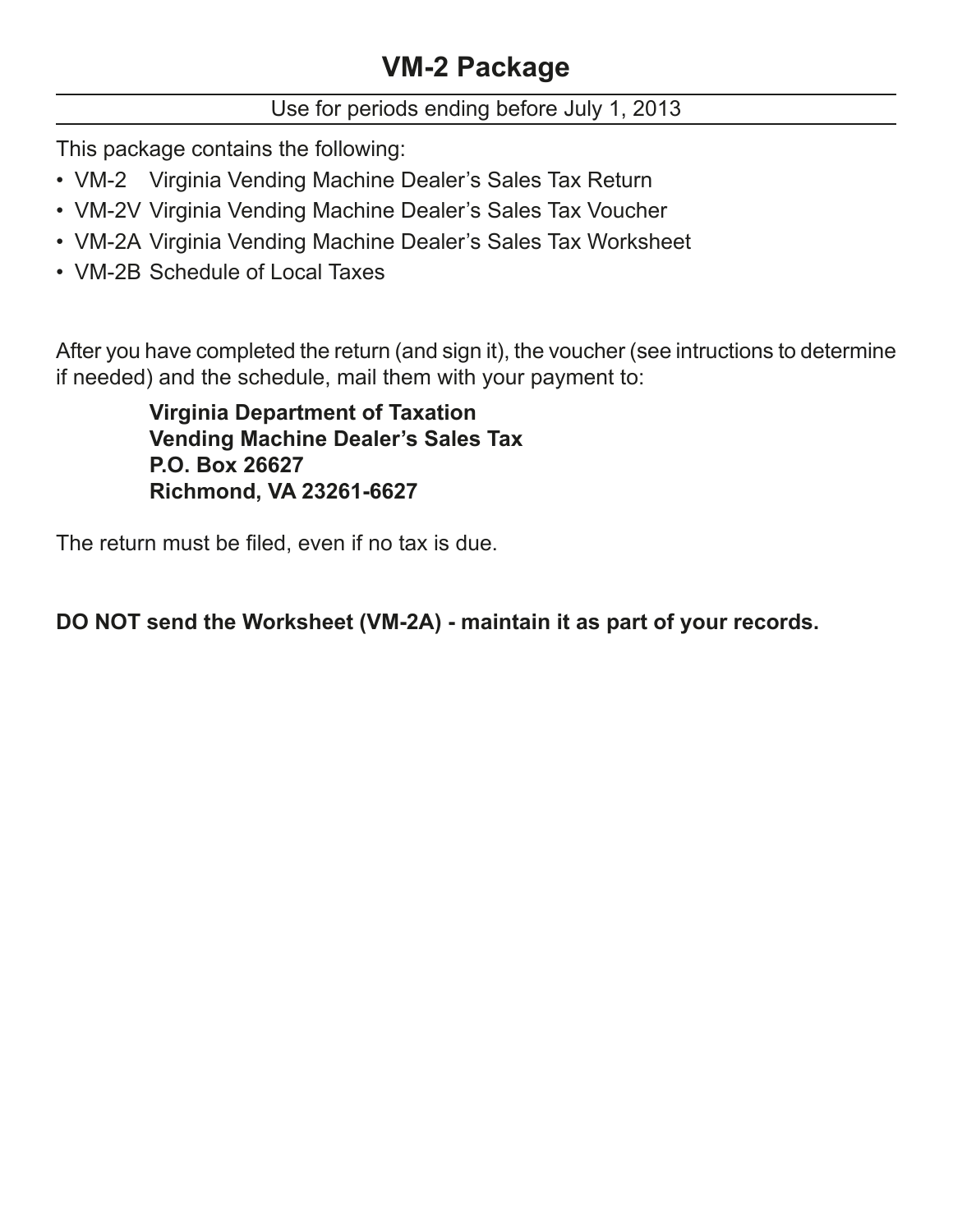### **Form VM-2 Virginia Vending Machine Dealer's Sales Tax Return** *Do NOT staple.*



**Required: Send the signed return, even if no tax is due.**

*For assistance, call (804)367-8037.*

|  |  |  | Mail completed forms (the return, the voucher (if needed), Form VM-2B and payment) to: |
|--|--|--|----------------------------------------------------------------------------------------|
|  |  |  |                                                                                        |

**Virginia Department of Taxation Vending Machine Dealer's Sales Tax P.O. Box 26627** Account Number 2014

**Richmond, VA 23261-6627**

| ACCOUNT NUMBER |  |
|----------------|--|
|                |  |

Period<sub>—</sub> Name Due Date

|     | A. Item                                                                                                                                                                                                                     |                | <b>B.</b> State | C. Local |                   |
|-----|-----------------------------------------------------------------------------------------------------------------------------------------------------------------------------------------------------------------------------|----------------|-----------------|----------|-------------------|
|     | 1. Cost of Tangible Personal Property                                                                                                                                                                                       |                |                 |          |                   |
|     | 2d. Total Deductions                                                                                                                                                                                                        | 2d             |                 |          |                   |
| 3   | <b>Taxable Amount</b>                                                                                                                                                                                                       | 3.             |                 |          |                   |
|     | 4. Tax                                                                                                                                                                                                                      |                |                 |          |                   |
|     | State - General Sales and Use Tax Rate (Column B)<br>For periods beginning on or after September 1, 2004, the rate of 5% (.05).<br>For periods ending on or prior to August 31, 2004, the rate or 4.5% (.045).<br>$\bullet$ |                |                 |          |                   |
|     | Local - General Sales and Use Tax Rate (Column C)<br>All Filers - 1% (.01)                                                                                                                                                  | 4.             |                 |          |                   |
| 5b. | <b>Dealer's Discount</b>                                                                                                                                                                                                    | 5 <sub>b</sub> |                 |          | 0 <sub>1</sub> 00 |
| 6.  | <b>Net State Tax</b> (Line 4 less Line 5b)                                                                                                                                                                                  | 6.             |                 |          |                   |
|     | 7. Penalty for Late Filing and Payment                                                                                                                                                                                      | 7.             |                 |          |                   |
| 8.  | Interest for Late Filing and Payment                                                                                                                                                                                        | 8.             |                 |          |                   |
| 9.  | Total Tax, Penalty and Interest (Add Lines 6, 7 and 8)                                                                                                                                                                      | 9              |                 |          |                   |
|     | 10. Total Amount Due (Add Line 9, Column B and Line 9, Column C)<br>Also, enter this amount below on the voucher.                                                                                                           | 10.            |                 |          |                   |

### **Declaration and Signature**

I declare that this return (including accompanying schedules and statements) has been examined by me and to the best of my knowledge and belief is true, correct and complete.

Signature **Date** Phone Number

 $\square$  Check if Out-of-Business and enter the termination/sold date  $\square$ 

### **Form VM-2V Virginia Vending Machine Dealer's Sales Tax Voucher (Doc ID 232)**

Period Due Date

# 0000000000000000 2328888 000000

Account Number

Name

Address \_

### **Payment Method:**

### **Electronic Funds Transfer**

**Check Enclosed** (If paying by check, enter the total amount due from Line 10 on the Voucher, Form VM‑2V, and enclose the voucher and your check with your return.)

**Preparation Voucher (VM-2V)**

If paying by check, enter the total amount due from Line 10 on the Voucher, Form VM-2V, and enclose this voucher and your check with your return.

If you are paying by EFT or the amount of tax due is equal to zero, detach this voucher at the dotted line. Do NOT send voucher to Tax.

| <b>Total Amount Due</b>    |  |
|----------------------------|--|
| (Line 10 of above return.) |  |

.

City, State, ZIP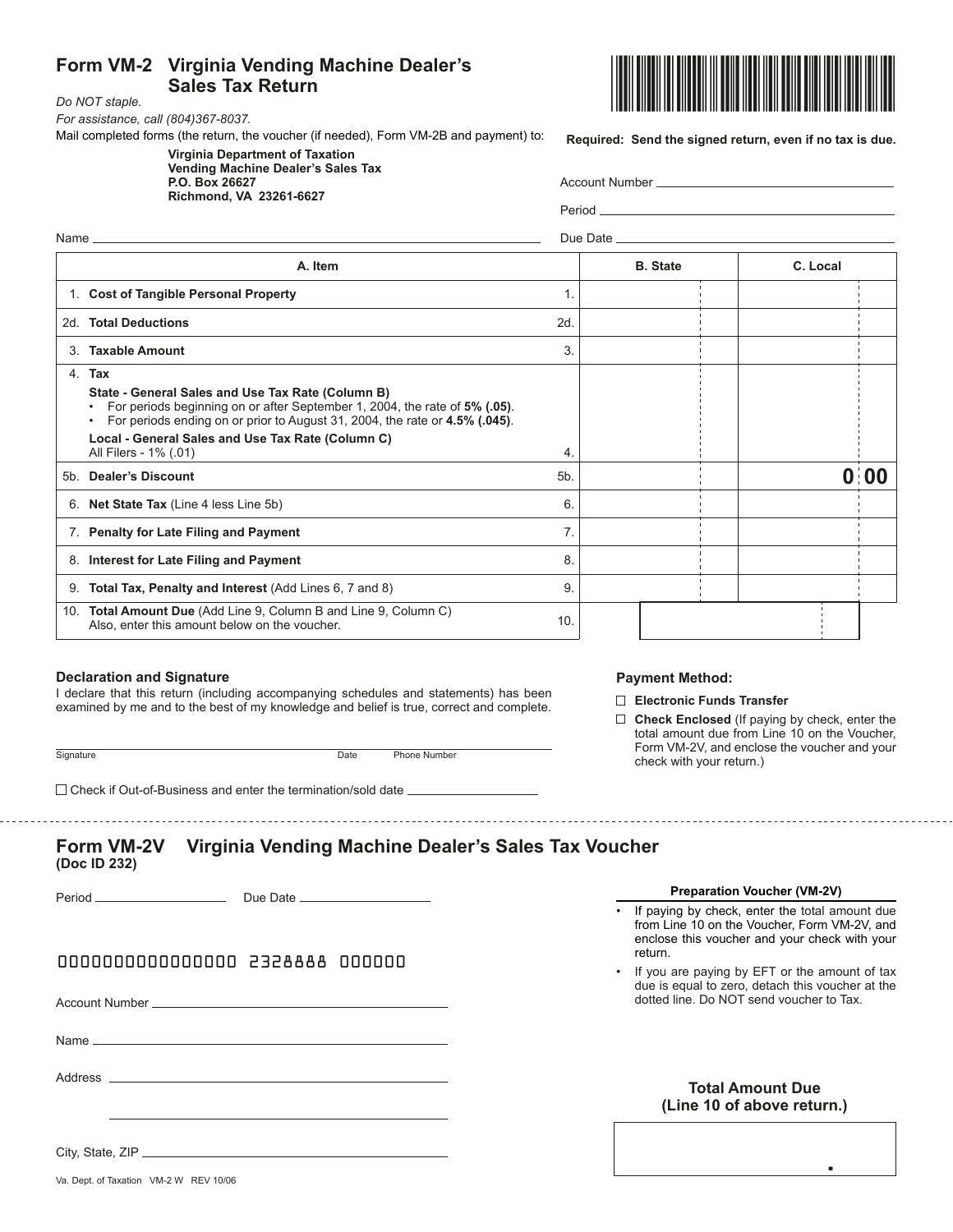# **Form VM-2A Virginia Vending Machine Dealer's Sales Tax Return Worksheet**

- • Return and payment due on 20th of month following end of period.
- • Read instructions on reverse side before preparing this worksheet.

• Transfer lines indicated by the arrows to the corresponding line number on Form VM-2, **Virginia Vending Machine Dealer's Sales Tax** Return.

| Dealer's Name |  |
|---------------|--|
|---------------|--|

Acct. Number Filing Period

| A. Item |                                                                                                                                                                                       |                                                                                                                                                                                                                                                |               |                                                                                                                                                                 |     | <b>B.</b> State | C. Local |   |
|---------|---------------------------------------------------------------------------------------------------------------------------------------------------------------------------------------|------------------------------------------------------------------------------------------------------------------------------------------------------------------------------------------------------------------------------------------------|---------------|-----------------------------------------------------------------------------------------------------------------------------------------------------------------|-----|-----------------|----------|---|
|         | 1. Cost of Tangible Personal Property - Enter the cost price and/or manufactured<br>cost of tangible personal property sold through vending machines.<br>[Enter on Form VM-2, Line 1] |                                                                                                                                                                                                                                                |               |                                                                                                                                                                 |     |                 |          | m |
|         |                                                                                                                                                                                       | 2 Allowable Deductions:<br>a. Cost price and/or manufactured cost of tangible personal property sold through<br>vending machines during this period and returned by purchaser during this<br>period, if included in Line 1. (See instructions) |               | 2a.                                                                                                                                                             |     |                 |          |   |
|         |                                                                                                                                                                                       | prior period. (See instructions)                                                                                                                                                                                                               |               | b Cost price and/or manufactured cost of tangible personal property sold through<br>vending machines and returned during this period on which tax was paid in a | 2b. |                 |          |   |
|         |                                                                                                                                                                                       | c. Other Deductions                                                                                                                                                                                                                            |               |                                                                                                                                                                 | 2c. |                 |          |   |
|         |                                                                                                                                                                                       | d. Total Deductions - Add Lines 2a, 2b and 2c                                                                                                                                                                                                  |               | [Enter on Form VM-2, Line 2d]                                                                                                                                   | 2d. |                 |          | m |
|         |                                                                                                                                                                                       | 3. Taxable Amount - Line 1 less Line 2d                                                                                                                                                                                                        |               | [Enter on Form VM-2, Line 3]                                                                                                                                    | 3.  |                 |          | m |
|         | 4. Tax                                                                                                                                                                                |                                                                                                                                                                                                                                                |               |                                                                                                                                                                 |     |                 |          |   |
|         |                                                                                                                                                                                       | For periods beginning on or after September 1, 2004, the rate of 5% (.05).<br>For periods ending on or prior to August 31, 2004, the rate or 4.5% (.045).                                                                                      |               | Enter in Col B the State Tax computed by multiplying the amount from Line 3 by:                                                                                 |     |                 |          | m |
|         |                                                                                                                                                                                       | Enter in Col. C the Local Tax computed by multiplying Line 3 by 1% (.01).                                                                                                                                                                      |               |                                                                                                                                                                 |     |                 |          |   |
|         |                                                                                                                                                                                       |                                                                                                                                                                                                                                                |               | [Enter on Form VM-2, Line 4]                                                                                                                                    | 4.  |                 |          |   |
|         |                                                                                                                                                                                       | payment are made on time. See instructions.                                                                                                                                                                                                    |               | 5a. Dealer's Discount - Dealer's discount is allowable only when your return and                                                                                |     |                 |          |   |
|         |                                                                                                                                                                                       |                                                                                                                                                                                                                                                |               | For more information, please see Tax Bulletin 10-5 at www.policylibrary.tax.                                                                                    |     |                 |          |   |
|         |                                                                                                                                                                                       | virginia.gov.                                                                                                                                                                                                                                  |               |                                                                                                                                                                 |     |                 |          |   |
|         |                                                                                                                                                                                       | Enter the discount factor on Line 5a.                                                                                                                                                                                                          |               |                                                                                                                                                                 |     |                 |          |   |
|         |                                                                                                                                                                                       | Total Monthly Taxable Sales From All Locations                                                                                                                                                                                                 |               | Dealer's Discount                                                                                                                                               |     |                 |          |   |
|         |                                                                                                                                                                                       | Is At Least                                                                                                                                                                                                                                    | But Less Than | Factor                                                                                                                                                          |     |                 |          |   |
|         |                                                                                                                                                                                       | \$0                                                                                                                                                                                                                                            | \$62,501      | .0128                                                                                                                                                           |     |                 |          |   |
|         |                                                                                                                                                                                       | \$62,501                                                                                                                                                                                                                                       | \$208,001     | .0096                                                                                                                                                           |     |                 |          |   |
|         |                                                                                                                                                                                       | \$208.001                                                                                                                                                                                                                                      | And Up        | .0064                                                                                                                                                           | 5а. |                 |          |   |
|         | 5b. Dealer's Discount - Multiply Line 4, Column B by Line 5a<br>[Enter on Form VM-2, Line 5]                                                                                          |                                                                                                                                                                                                                                                |               |                                                                                                                                                                 |     |                 | 0:00     | m |
|         | 6. Net State Tax - Line 4 less Line 5<br>[Enter on Form VM-2, Line 6]                                                                                                                 |                                                                                                                                                                                                                                                |               |                                                                                                                                                                 | 6.  |                 |          | m |
|         | 7. Penalty for Late Filing<br>[Enter on Form VM-2, Line 7]                                                                                                                            |                                                                                                                                                                                                                                                |               |                                                                                                                                                                 | 7.  |                 |          | m |
|         |                                                                                                                                                                                       | 8. Interest for Late Filing                                                                                                                                                                                                                    |               | [Enter on Form VM-2, Line 8]                                                                                                                                    | 8.  |                 |          | m |
|         |                                                                                                                                                                                       | 9. Total Tax, Penalty and Interest - Add Lines 6, 7 and 8                                                                                                                                                                                      |               | [Enter on Form VM-2, Line 9]                                                                                                                                    | 9.  |                 |          | m |
|         | 10. Total Amount Due - Add Line 9, Column B and Line 9, Column C<br>[Enter on Form VM-2, Line 10]                                                                                     |                                                                                                                                                                                                                                                |               |                                                                                                                                                                 |     |                 |          | m |

**Worksheet is for your records only. Do NOT mail.**